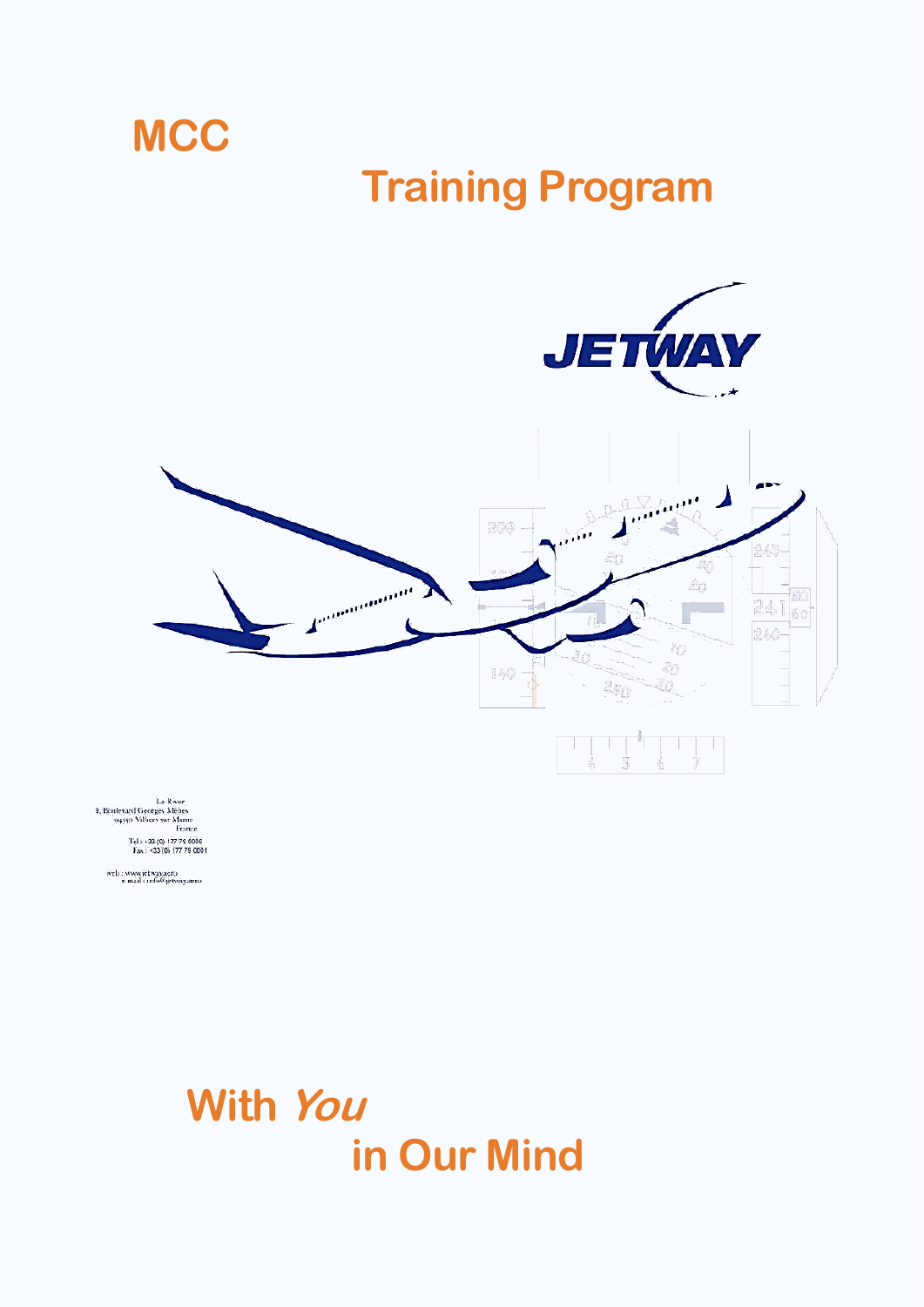## **Objective**

**The MCC course is designed to meet and exceed all the applicable FCL regulations and is made for pilots who have never flown in a multi-crew environment.**

**The course is offered on various aircraft types but experience shows that the most common aircraft type chosen by the candidates is the A320.** 

**This course is offered as a stand-alone training or as an integrated module in our various initial type rating courses.**

**The course objective is to give you the necessary theorical knowledge and practical skills to efficiently interact in a multicrew environment.**

### Entry Requirements:

- **Valid CPL (ATPL theory) or ATPL;**
- **100 hours as pilot in command or airplanes;**
- **Valid ME, IR ( multi engine, instrument rating);**
- **Valid Class 1 Medical Certificate;**
- **ICAO English level 4.**

# Ground Training

- **Aircraft Systems;**
- **Crew Resource management and human factors;**
- **Decision making, communications, diversion of tasks;**
- **Extensive use of checklists, mutual supervision, teamwork and support**

**Ground Training duration 05 days** 

#### Simulator Training

**Simulator ( minimum) 07 sessions - 21 hours;**

**Flight Training duration 10 days – 21 hours** 

# Training Material

**All the necessary training material is provided by ATO this included:**

- **Books;**
- **Posters;**
- **Access to E Learning**